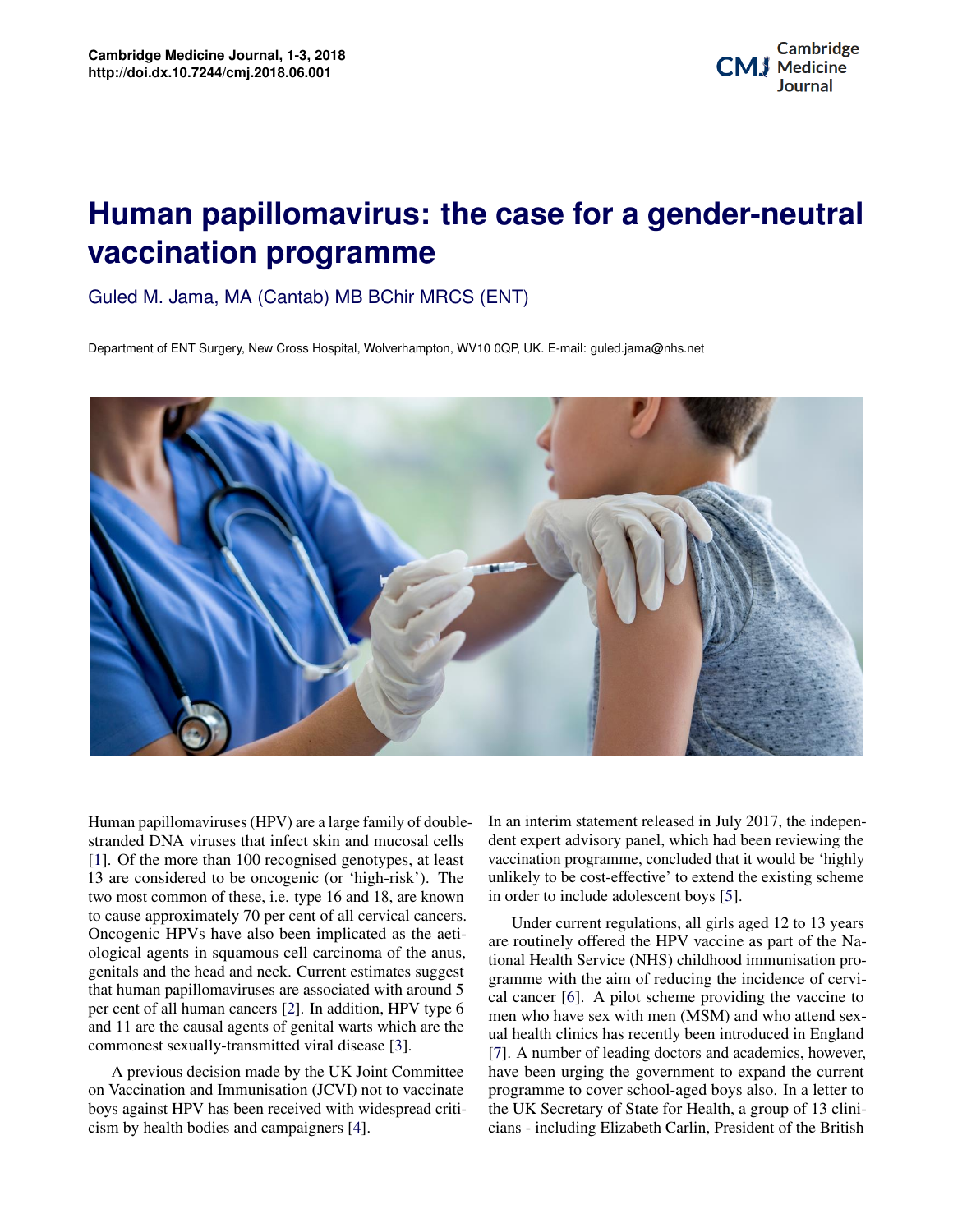Association for Sexual Health and HIV, and Saman Warnakulasuriya, Emeritus Professor of Oral Medicine and Experimental Pathology at King's College, London, called for the government to 'expedite a decision' on the issue [\[8\]](#page-2-5).

The incidence of cervical cancer has been significantly reduced in economically-developed countries, primarily as a result of comprehensive screening programmes. Other cancers linked to the virus, on the other hand, are not amenable to screening and the incidence of these is rising in both men and women [\[9\]](#page-2-6). Oropharyngeal cancers, in particular, have caused a substantial shift in the landscape of HPV-related cancers [\[10\]](#page-2-7). The overall incidence of oropharyngeal cancer in high-income countries has increased substantially in recent years which correlates strongly with a rise in the proportion of HPV-positive oropharyngeal cancer. In the United States, the incidence of HPV-positive oropharyngeal cancer has been growing at an alarming rate, i.e. at 225 per cent over a period of less than two decades (from 0.8 cases per 100 000 people in 1988 to 2.6 cases per 100 000 people in 2004) [\[11\]](#page-2-8). The rise is greater, i.e. 2-3 fold, in men compared to women [\[12\]](#page-2-9). It is projected that the annual number of HPV-positive oropharyngeal cancer will surpass that of cervical cancer by the year 2020, with the majority occurring in men [\[11\]](#page-2-8).

HPV vaccination has been shown to be effective in males [\[13\]](#page-2-10). In phase III clinical trials, similarly designed to those used in females, the quadrivalent vaccine which targets types 6, 11, 16, and 18 of the virus proved to be comparably immunogenic, efficacious, and safe in young men [\[14\]](#page-2-11). In a subgroup analysis of MSM, an 89 per cent reduction in genital warts and 75 per cent reduction in high-grade anal lesions was observed [\[15\]](#page-2-12). The vaccine was subsequently approved in October 2009 by the US Food and Drug Administration (FDA) for use in males aged 9 to 26 years [\[13\]](#page-2-10).

Men will clearly benefit from HPV vaccination. Nevertheless, substantial debate continues to surround this issue. Despite the growing recognition of the virus' health impact on both sexes and the availability of effective vaccines for both females and males, existing immunisation programmes in the majority of countries remain exclusively for females [\[9\]](#page-2-6). Australia became the first country in the world to implement a publicly-funded programme for school-aged boys in 2012, with Canada and the USA following soon after [\[16\]](#page-2-13).

Meanwhile, in the UK, a final decision on whether to recommend the HPV vaccine to boys is awaited. In its interim ruling, which is currently under consultation, the JCVI recognised that there were indeed advantages in vaccinating males. It argued, however, that the risk of infection in the male population had already been reduced by the existing programme for girls and that the resulting herd effect would continue to have an impact. It concluded that the incremental benefit gained from expanding the

scheme to boys would not justify the cost [\[2\]](#page-1-1).

High vaccine coverage in females could certainly offer a degree of protection to males and there is evidence that this is the case [\[17\]](#page-2-14). However, there are important limitations to reliance on female-only programmes. Even if high vaccine uptake among women is achieved, men are not protected as soon as they move outside of the 'herd'. Heterosexual men continue to be at risk of contracting HPV from unvaccinated women, either abroad or within the UK. An estimated 10 to 15 per cent of men aged 25 to 34 years have had at least one sexual partner from outside of the UK in the last 5 years [\[18\]](#page-2-15). In addition, annual figures show that 17 per cent of 12 to 13-year-old girls in England and 15 per cent of those in Scotland have not received the required number of doses of the vaccine [\[19,](#page-2-16) [20\]](#page-2-17).

There are a number of economic models that support the routine vaccination of boys [\[21\]](#page-2-18). In logistical terms, the cost of expanding the programme to include boys is currently estimated at approximately *£*20 to *£*22 million a year [\[22\]](#page-2-19). This is a relatively modest sum when compared to the financial burden of treating HPV-related diseases. The cost of managing anogenital warts alone is approximately *£*58.44 million a year in the UK, a cohort of patients that is dominated by men [\[23\]](#page-2-20). Meanwhile, the secondary care cost associated with treating predominantly HPV-positive oropharyngeal cancers has risen sharply from an estimated *£*17.21 million a year in 2006/07 to *£*32 million in 2010/11 [\[24\]](#page-2-21).

HPV-related cancers have become an increasingly important issue for men in high-income countries. The burden of disease among men is now comparable to that in women, with evidence suggesting a growing incidence of oropharyngeal cancers linked to HPV. In the absence of population-based methods of early detection and growing healthcare costs associated with treatment, primary prevention through vaccination becomes essential. A universal, gender-neutral immunisation programme would protect both females and males from infection, reduce transmission, increase herd immunity, and as a result, facilitate the eradication of HPV-related diseases in the general population.

The JCVI is expected to publish its final decision later this year.

## **References**

- <span id="page-1-0"></span>[1] Doorbar J, Quint W, Banks L, Bravo IG, Stoler M, Broker TR, et al. The biology and life-cycle of human papillomaviruses. Vaccine. 2012;30 Suppl 5:F55–70.
- <span id="page-1-1"></span>[2] Forman D, de Martel C, Lacey CJ, Soerjomataram I, Lortet-Tieulent J, Bruni L, et al. Global burden of human papillomavirus and related diseases. Vaccine. 2012;30 Suppl 5:F12–23.
- <span id="page-1-2"></span><sup>[3]</sup> Hartwig S, Syrjanen S, Dominiak-Felden G, Brotons M, Castellsague X. Estimation of the epidemiological